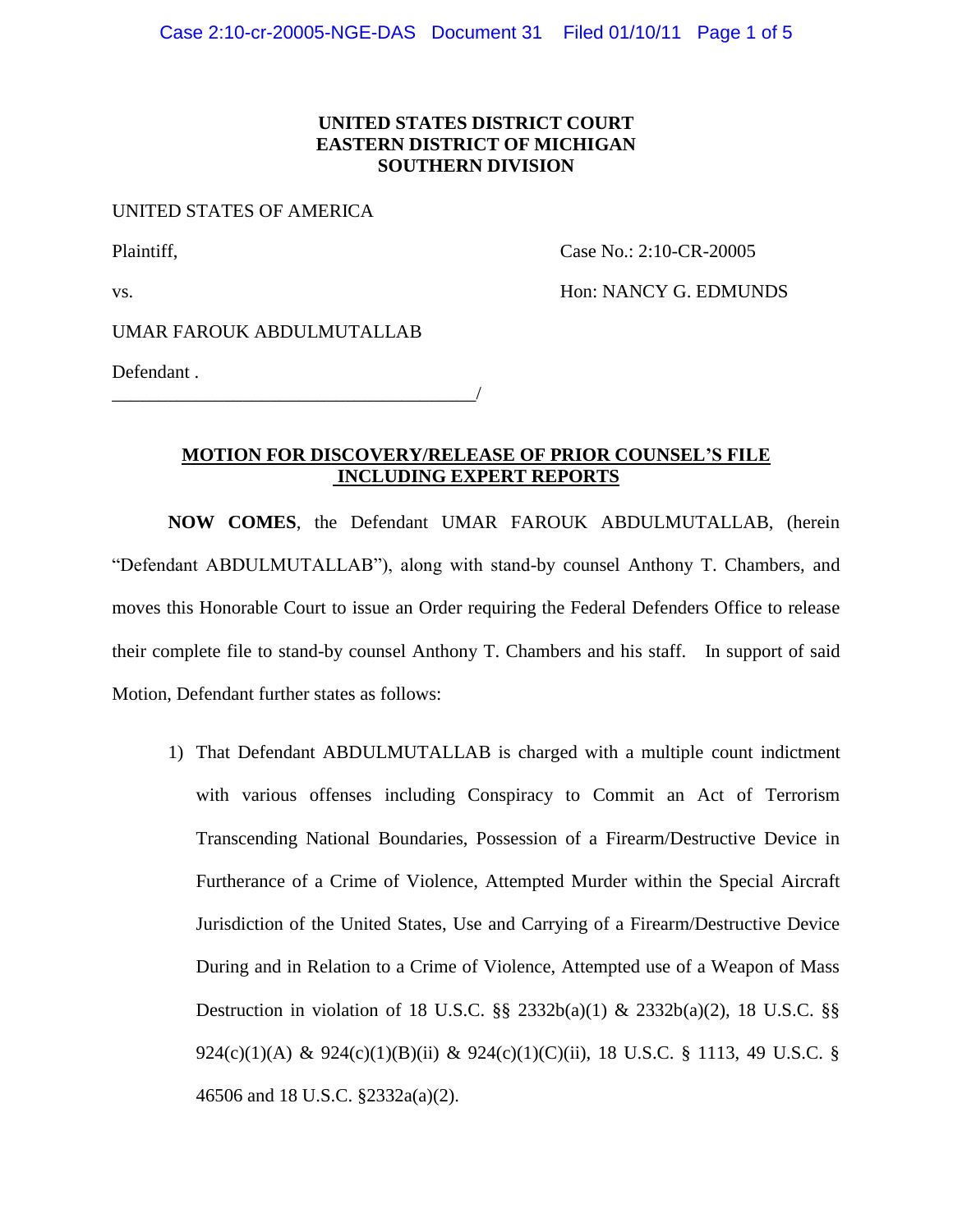- 2) That Defendant was previously represented by a team of attorneys from the Federal Defenders Office.
- 3) That the file of the Federal Defenders Office, containing information which is essential and critical to the defense of the case must be turned over to protect the constitutional rights of Defendant ABDULMUTALLAB.
- 4) That counsel herein has reason to believe that the file contains expert witnesses information which was developed to present a defense.
- 5) That counsel herein further believes that the file contains expert information which disputes the governments allegations and furthermore, that the alleged attempt to "destroy an aircraft" was impossible!
- 6) That Defendant respectfully requests that the complete file from the Federal Defenders Office be provided to Attorney Anthony T. Chambers and his staff.

WHEREFORE, Defendant Umar Farouk Abdul Mutallab, respectfully requests that this

Honorable Court issue an Order requiring the discovery and production of the file including any and all expert reports.

Respectfully submitted,

/s/Anthony T. Chambers P38177 Standby Counsel for Defendant 535 Griswold, Suite 1330 Detroit, Michigan 48226 (313) 964-5557 achamberslaw@gmail.com

Dated: January 10, 2011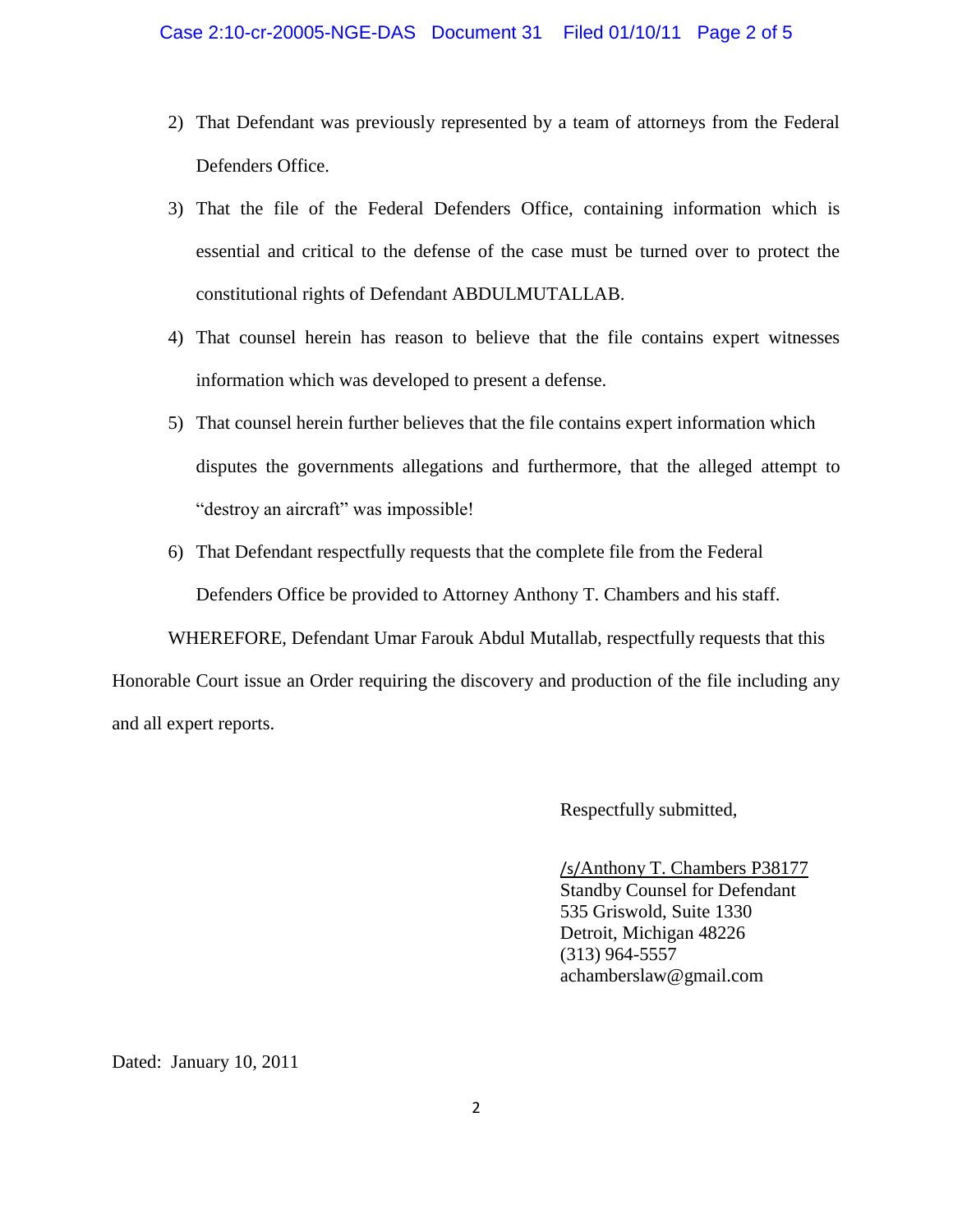## **UNITED STATES DISTRICT COURT EASTERN DISTRICT OF MICHIGAN SOUTHERN DIVISION**

#### UNITED STATES OF AMERICA

Plaintiff, Case No.: 2:10-CR-20005

vs. NANCY G. EDMUNDS

UMAR FAROUK ABDULMUTALLAB

Defendant .

\_\_\_\_\_\_\_\_\_\_\_\_\_\_\_\_\_\_\_\_\_\_\_\_\_\_\_\_\_\_\_\_\_\_\_\_\_\_\_/

# **BRIEF IN SUPPORT OF MOTION FOR DISCOVERY/RELEASE OF PRIOR COUNSEL'S FILE INCLUDING EXPERT REPORTS**

The facts in this case are simply and specifically stated. Defendant UMAR FAROUK ABDULMUTALLAB, (herein "Defendant ABDULMUTALLAB"), was previously represented by attorneys from the Federal Defenders Office. The file contains information gathered for the purpose of preparing a defense.

Counsel has reason to believe that the file contains various expert reports and/or opinions. That included in those reports are exculpatory information which refutes the governments allegations in the Indictment and Superseding Indictment. That the defendant and current standby counsel are entitled to the disclosure and inspection of the information.

The Court has the discretion to order the Discovery/Inspection of prior counsel's file, as with any case. The allegations are significant and specific in this case. Any expert reports and/or opinions which suggest among other things impossibility directly refute the government's allegations and are critical to the defense.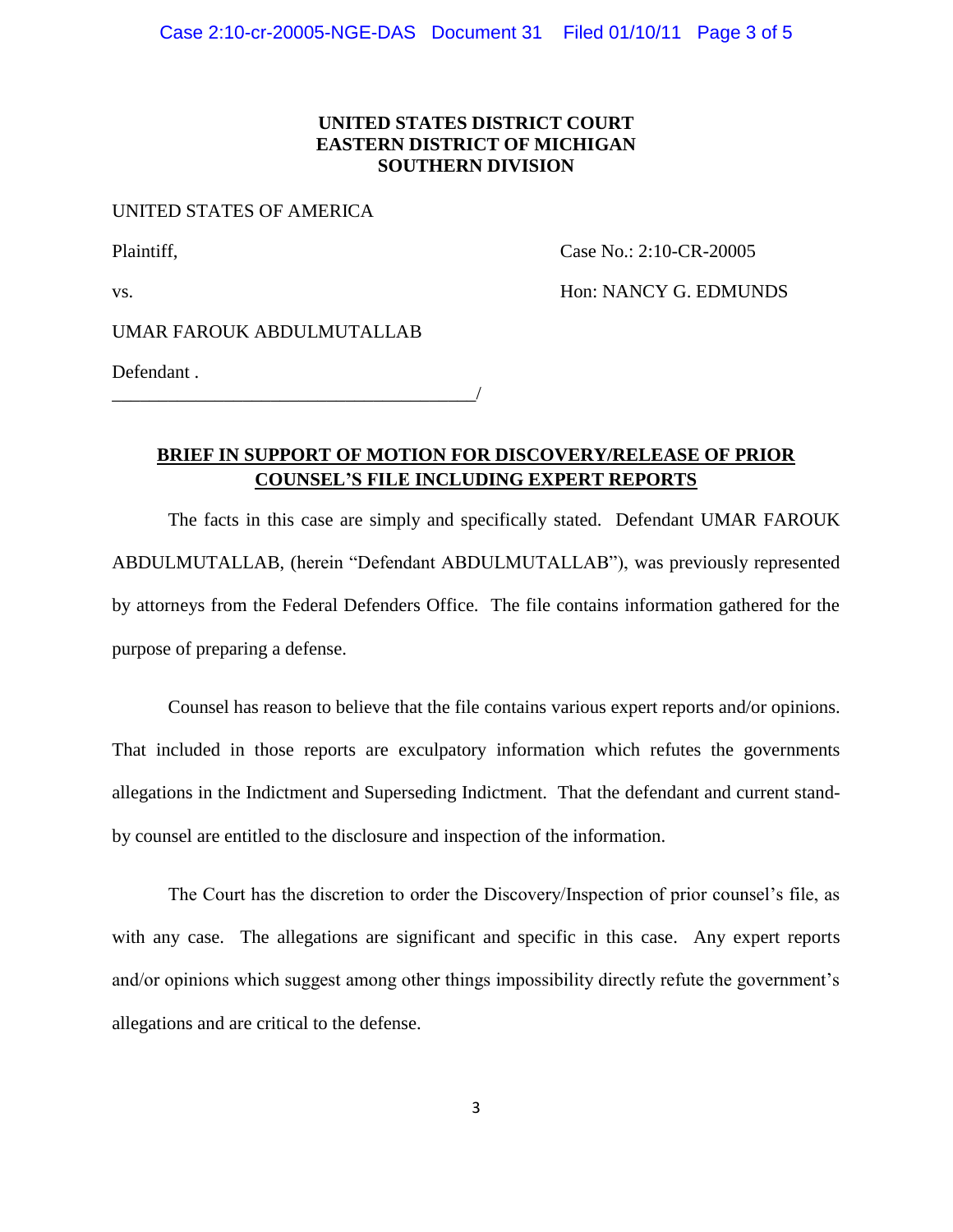## Case 2:10-cr-20005-NGE-DAS Document 31 Filed 01/10/11 Page 4 of 5

WHEREFORE, Defendant Umar Farouk Abdulmutallab's stand-by counsel herein respectfully requests that this Honorable Court issue an Order consistent with this opinion.

Respectfully submitted,

/s/Anthony T. Chambers P38177 Standby Counsel for Defendant 535 Griswold, Suite 1330 Detroit, Michigan 48226 (313) 964-5557 achamberslaw@gmail.com

Dated: January 10, 2011